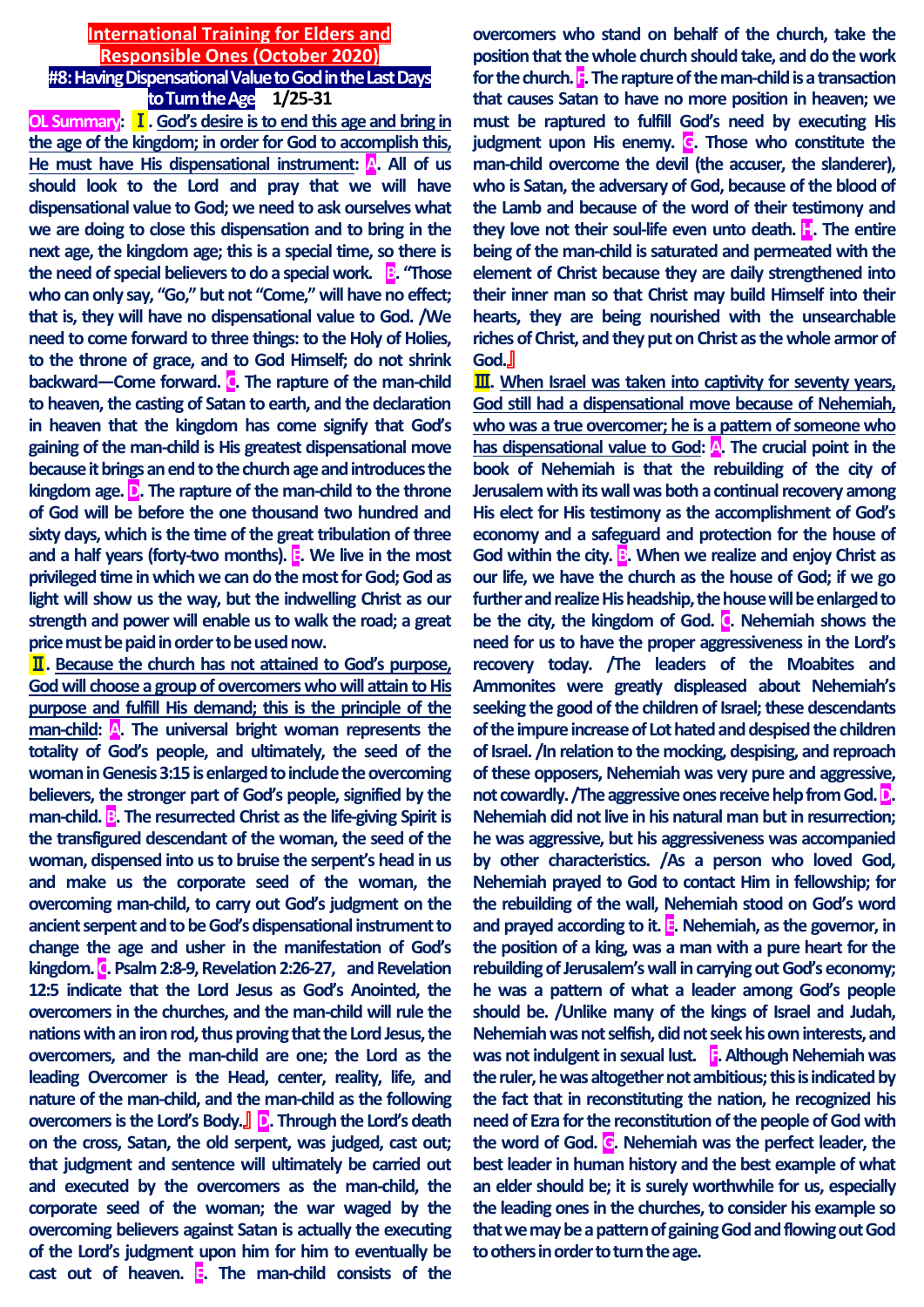## CP1:Takehelmet of salvation, withstand Satan's accusation, come forward to the throne of grace to receive grace as timely help

OL1:All of us should look to the Lord and pray that we will have dispensational value to God; we need to ask ourselves what we are doing to close this dispensation and to bring in the next age, the kingdom age; this is a special time, so there is the need of special believers to do a special work.

Rev. 12:5 And she brought forth a son, a man-child, who is to shepherd all the nations with an iron rod; and her child was caught up to God and to His throne.

OL2:We need to come forward to the Holy of Holies, to the throne of grace, and to God Himself; do not shrink backward—come forward. Heb. 10:22 Let us come forward to the Holy of Holies with a true heart in full assurance of faith, having our hearts sprinkled from an evil conscience and having our bodies washed with pure water.

OL3:The rapture of the man-child to heaven, the casting of Satan to earth, and the declaration in heaven that the kingdom has come signify that God's gaining of the man-child is His greatest dispensational move because it brings an end to the church age and introduces the kingdom age.

When God changes His attitude toward a certain matter, He makes a dispensational move. Every dispensational move brings in God's new way. His most important dispensational move is in Revelation 12. He wants to end this age and bring in the age of the kingdom.

The rapture of the man-child brings an end to the church age and introduces the kingdom age. The man-child enables God to move.

It is God's desire that created beings would deal with fallen created beings. According to His purpose, the whole church should deal with Satan; however, the church has failed. Therefore, there is the need for the overcomers to rise up. God's purpose is fulfilled in the overcomers because they work with Him. We can see the principle of the overcomers throughout the Word of God.

The writer of Hebrews tells us to "come forward."...This phrase... is used several times in Hebrews: "come forward... to the throne of grace" (4:16); "come forward to the Holy of Holies" (10:22); "come forward to God" (7:25; 11:6). We need to come forward to three things: to the Holy of Holies, to the throne of grace, and to God Himself. Do not shrink backward—come forward.

Being an overcomer is not primarily for escaping the tribulation. We need to see of what value the rapture is to the Lord, not to ourselves. Of all the dispensational moves, the man-child is the greatest because it removes man's power and the devil's power, and it brings in the kingdom. We live in the most privileged time; we can do the most for God. Light will show us the way, but strength and power will enable us to walk the road. A great price must be paid in order to be used now.

# Application: New ones and Youth/College students

New ones and young people, please become "people of value in the age" in the eyes of God. It is someone that God can use as a means to turn the age when He turns the age. How amazing to have the opportunity to turn the age in your life! No matter what you do in your life, make being an overcomer as a central part of your life plan.

The overcomer is the one who is able to resist Satan's appeals. At all times, day and night, Satan injects negative thoughts such as threats, worries, and anxiety into your thoughts, but you must be strengthened in the Lord, take up the helmet of salvation, and protect your mind from Satan's attacks. Satan will work on both sides to lose trust on each other among classmates, between students and teachers, between colleagues and bosses, between husband and wife, between parents and children. For example, with one classmate with whom you are discordant, Satan says to you "he is trying to bully you at this group." and says to that classmate "he has such intense enmity toward you and you must attack him." As a result, the hostility between you two is intensified.

Eph. 6:17 And receive the helmet of salvation. FN「the helmet of salvation」: Receiving the helmet of salvation is for covering our mind, our mentality, against the negative thoughts shot in by the evil one. Satan injects threats, worries, anxieties, and other weakening thoughts into our mind. God's salvation is the covering that we take up against all these. You should be more willing to come forward to the Holy of Holies, to the throne of grace, to God Himself, and to fellowship with the Lord. Satan is the father of lies, so everything he says is false. You should never be deceived by false words. But the Word of God is truth. You should use the Word of God to come forward to the throne of grace to fellowship with the Lord. Heb. 4:15 For we do not have a High Priest who cannot be touched with the feeling of our weaknesses, but One who has been tempted in all respects like us, yet without sin. 16 Let us therefore come forward with boldness to the throne of grace that we may receive mercy and find grace for timely help.

If you come forward to the throne of grace, you may receive mercy and find grace for timely help.For example, when brothers argue and become contentious, compassion and sympathy for others will be supplied as timely help to save them from discord. And when sisters become emotional and stray from the original path, wisdom to understand the true nature of things will be supplied as timely help. You must never be discouraged and shrink backward. Be encouraged and come forward with boldness to Holy of Holies and keep moving forward. Prayer: "Lord Jesus, I am often disappointed by many failures and weaknesses. But I will not be discouraged, I take Your blood and come forward with boldness to the throne of grace. As I come forward, You give me grace for timely help. This grace is Yourself as the reality of my every need. Lord, make me one who does not retreat but always comes forward. "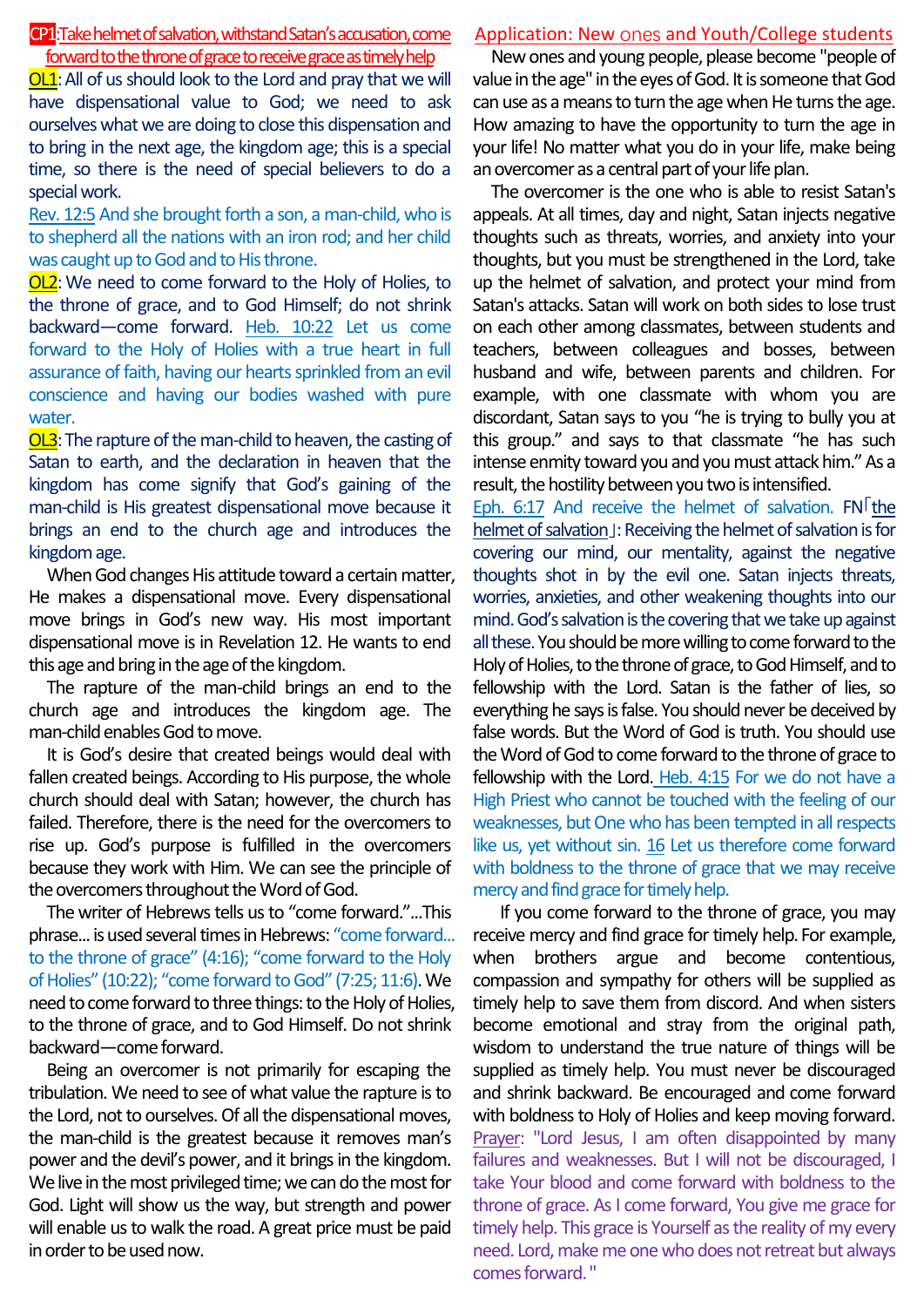## CP2:Have a good appetite on the Word and deal with the Lord moment-by-moment and become the man-child in the woman (the church)

OL1:Through the Lord's death on the cross, Satan, the old serpent, was judged, cast out; that judgment and sentence will ultimately be carried out and executed by the overcomers as the man-child, the corporate seed of the woman. Rev. 12:7 And there was war in heaven: Michael and his angels went to war with the dragon. And the dragon warred and his angels. 8 And they did not prevail, neither was their place found any longer in heaven. 9 And the great dragon was cast down, the ancient serpent, he who is called the Devil and Satan, he who deceives the whole inhabited earth; he was cast to the earth.... **OL2**: The man-child consists of the overcomers who stand on behalf of the church, take the position that the whole church should take, and do the work for the church. OL3: The rapture of the man-child is a transaction that causes Satan to have no more position in heaven; we must be raptured to fulfill God's need by executing His judgment upon His enemy. OL4:Those who constitute the man-child overcome the devil (the accuser, the slanderer), who is Satan, the adversary of God, because of the blood of the Lamb and because of the word of their testimony, and they love not their soul-life even unto death. 10 And I heard a loud voice in heaven saying, Now has come the salvation and the power and the kingdom of our God and the authority of His Christ, for the accuser of our brothers has been cast down, who accuses them before our God day and night. 11 And they overcame him because of the blood of the Lamb and because of the word of their testimony, and they loved not their soul-life even unto death.

If you would be part of the man-child, you must eat more, grow more, and become stronger. To put it into practical terms, you must pray more, spend more time with the Lord, eat more of the Word, experience the Lord more, grow in life more, and have more dealings with the negative things. If others would gossip, ou would not gossip. If others would not pray, you would pray more. Although you should not be separate from the woman, you should be somewhat different from others. The woman (church) is too general. Those who are part of the man-child are somewhat particular. Many of the dear ones in the Lord's recovery are indifferent. They have little appetite and do not like to eat very much. But if you would be in the man-child, you should not be indifferent. You must be particular, sober, and serious. You must have a good appetite and have a personal, direct, moment-by-moment dealing with the Lord…Whether or not you will be in the man-child depends upon how you react to God's desire, God's move, and God's eternal economy. If, day and night, you cannot go on until you have given yourself wholly and thoroughly to God's economy, then it is likely that you are a part of the man-child.

The rapture of the man-child is not just a matter of some individuals being caught up, but more than that, it is to bring to an end the warfare which has been going on for ages and generations…Once the man-child is caught up, not only is the

dragon unable to be enlarged any further, but he is cast down from heaven.

### Application to business person/graduate student

At the last of this age, Lord is calling overcomers. When the man-child (a group of overcomers) is raptured to heaven, Satan cannot stay in heaven and is cast down from heaven. The group of overcomers will end the warfare which continues throughout generations. They are the vessel used by God to turn the age.

If you want to be a part of this group of overcomers, the man-child, you should read the Bible more, fellowship with Him more, preach the gospel of the kingdom more and serve more. In the negative aspect, please put on the helmet of salvation and reject every threat, anxiety, worry and suggestion from Satan. Because Japanese people are serious natured, they tend to accept the suggestion and threat from Satan in a serious way. But you don't need to consider Satan's suggestion at all. You just need to reject.

Testimony of a brother: Before I was saved, I kept listening to Satan's negative suggestions and threats and they made me weak. After I got saved, I came to know they were Satan's accusation. Before I was in the Japanese culture of seriousness and received Satan's threats and worries in a direct way causing me to be always weak, negative and very nervous.

For example, Satan whispered to me "nobody expect you on anything, you need to spend a lazy life since it is waste if you try anything", or "he complimented but his word was not true. He speak ill of you at the back". I used to accept these words and they weakened me. But when I read the Bible, although there are the words of warning, but at the same time it was filled with many positive words, encouraging words and the words of blessing. By reading the Bible, I noticed that my feeling is separated from the Bible. And noticed that the negative feelings within were not from myself but from Satan. Later I started to listen to God's desire, God's move, God's eternal economy through the word of the Bible and ministry messages and responded to them positively. Joshua 1:9 Have I not commanded you? Be strong and take courage; do not be afraid or dismayed. For Jehovah your God is with you wherever you go. Before the full time training in Taiwan from 1986, there were many meetings to encourage saints to join the training throughout Taiwan. In one of the meetings, I heard testimonies from many students from Taiwan University and the saints who were medical doctors. At that time Satan told me "their testimonies are great but you don't have anything wonderful to give to the Lord". But I rejected Satan's suggestion by saying "Satan the Devil, although I don't have anything, I can give my body and my heart and spirit to please God. Get out from me, Satan!" and I was saved out from inferiority.

Prayer:"Lord, in this last age, Lord is calling the overcomers. To respond to Lord's call and be the strong part of the woman, the man-child, I will put on the helmet of salvation. Not listening Satan's accusation according to Japanese cultural seriousness, I reject all his talks. Rather I will spend more time with the Lord, eat the Word more experience the Lord more, grow in the life more. Let me be a part of the man-child. "